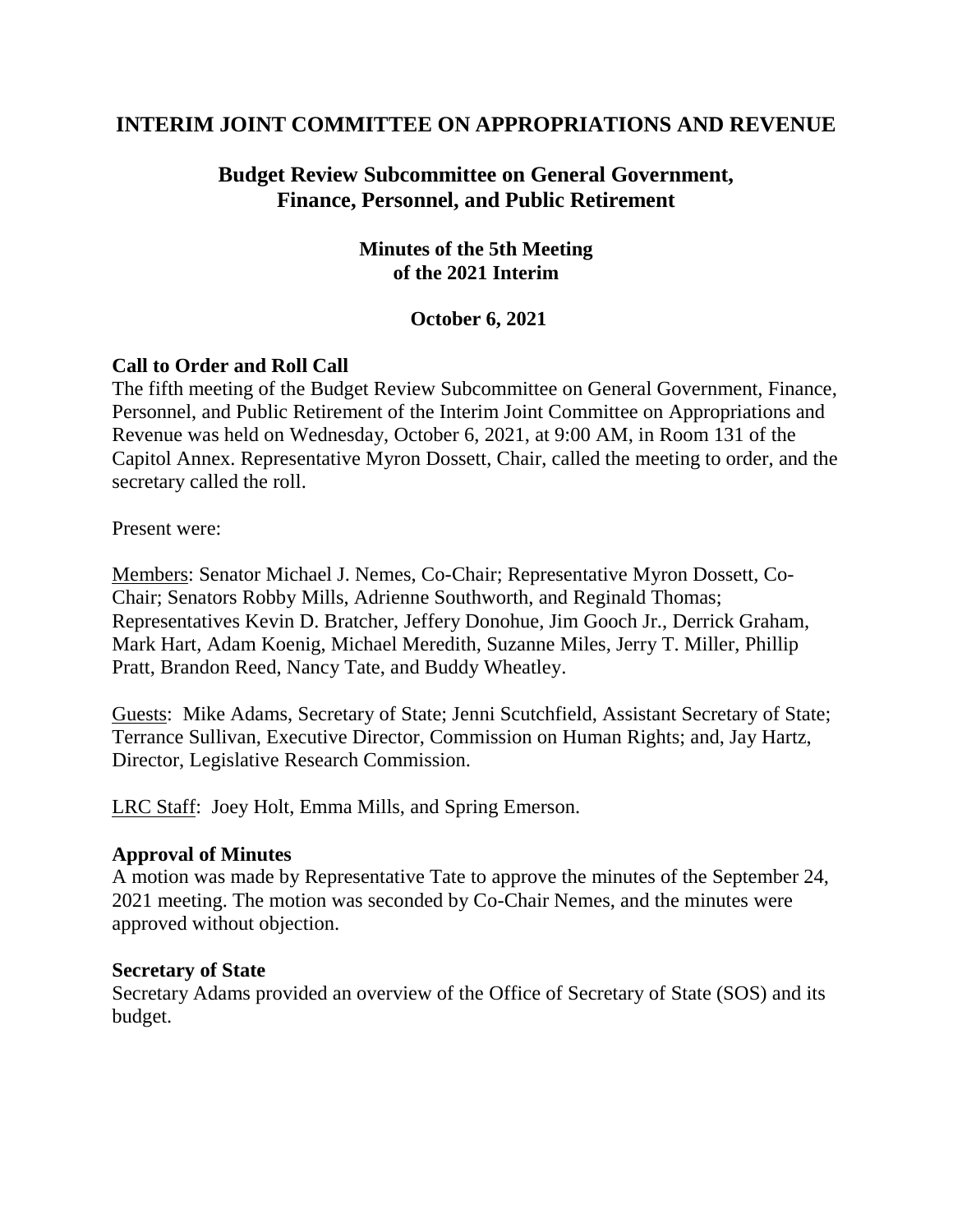In response to a question from Chair Dossett regarding staffing needs, Secretary Adams said the agency needs three Information Technology employees and one Business Services person.

In response to a question from Co-Chair Nemes regarding the Photo ID program, Secretary Adams said the election last year had been successful. Kentucky was the only state to implement Photo ID for voting during the pandemic. Photo ID was implemented for both absentee voters and in-person voters. Only a tiny subset of people voted through personal recognizance. An even smaller number voted through reasonable impediment. There were over two million voters, and there were no complaints about anyone being denied access to the ballot.

Senator Thomas commented that the SOS needs another person just for business filings, since he files many of those for his business and corporate clients.

In response to questions from Representative Graham, Secretary Adams said there is a tiered system in statute that allows for other means of identification than a photo ID, and no one was turned away last year. The office of SOS now has thirty employees, with authorization for thirty-two, and a maximum of thirty-six. The office had fifty employees ten years ago.

In response to questions from Representative Wheatley, Secretary Adams said the number of voters is updated on the last Friday of each month, and Kentucky is the only state to do so. There are only hundreds removed per month, not thousands. Assistant Secretary Scutchfield said there is a master index which indicated a number of voters had been removed due to death. Chair Dossett commented that some voter removals result from military transfers as well. Secretary Adams agreed, stating that the military base at Ft. Campbell is a prime example.

In response to questions from Senator Thomas, Secretary Adams said there are three special elections slated for November this year, for two House seats and one Senate seat. Early voting will be allowed for three days, October 28 through October 30, then the regular election will be held on Election Day in November. The highest record number was a sixty-six percent voter turnout. In 2020, the primary election saw twenty-nine percent, with the November election showing a sixty percent turnout. Information will be provided at a later date regarding denial of provisional ballots.

In response to a question from Representative Graham, Secretary Adams said voters are notified if denied.

Chair Dossett thanked the office of SOS on behalf of the voting precinct in his district, and expressed his appreciation for the smooth process.

Committee meeting materials may be accessed online at https://apps.legislature.ky.gov/CommitteeDocuments/39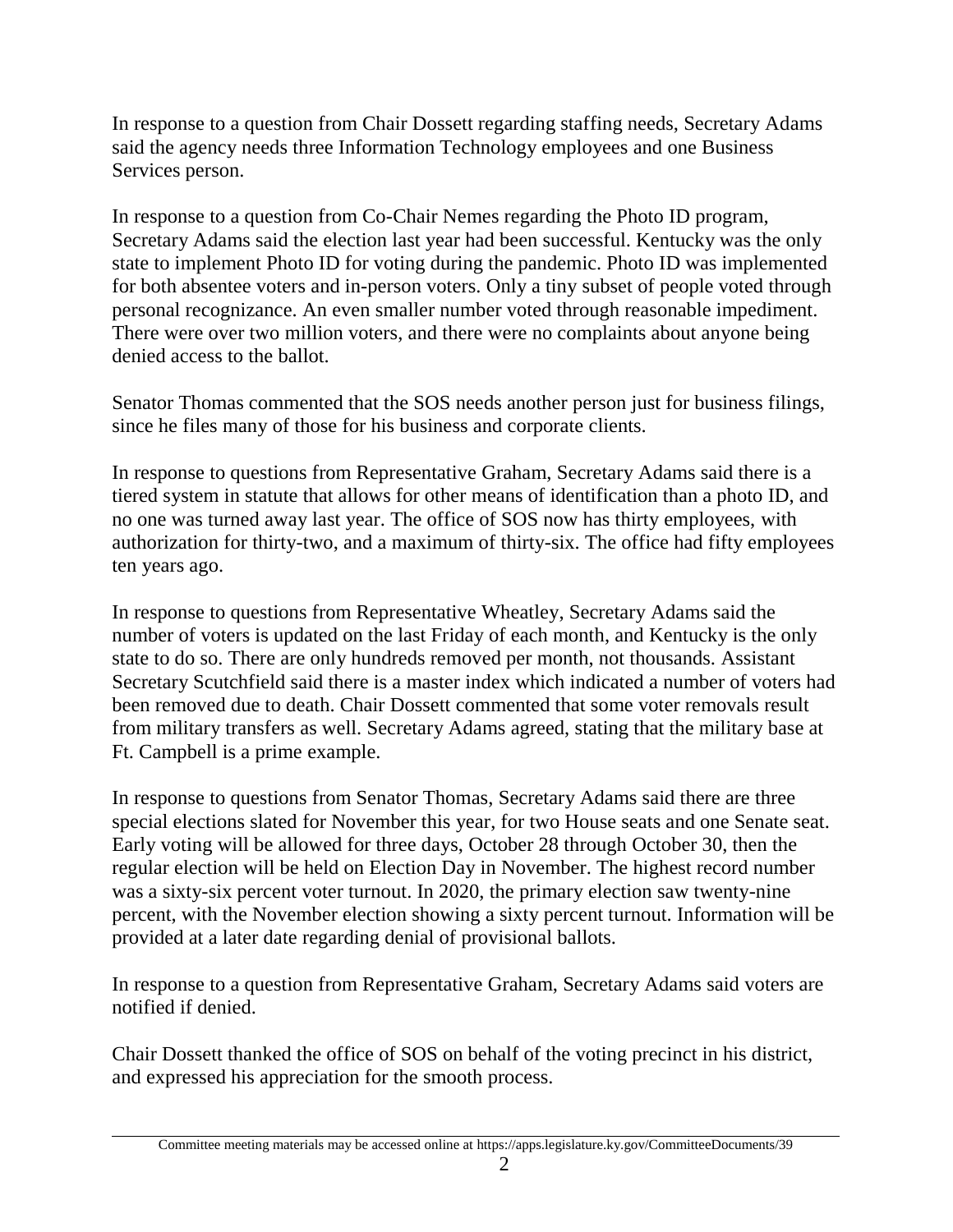### **Kentucky Human Rights Commission**

Director Sullivan provided an overview of the Kentucky Human Rights Commission (KHRC) and its budgetary needs.

In response to questions from Chair Dossett, Mr. Sullivan said staffing decreases resulted from employee retirements and attrition, and they cannot be replaced due to budgetary constraints. The allotment is for twenty-two employees, and they have only eighteen, with no funds to hire more. The KHRC appropriation in 2022 is \$2.1 million, and to fill the needed positions they would need approximately \$2.8 million overall.

In response to a question from Representative Miller, Mr. Sullivan said the agency is researching the possibility of sharing office space to save money.

In response to questions from Representative Bratcher, Mr. Sullivan said although the KHRC does not have the power to assess individual fines and penalties, there is a process that moves through the legal system for a judgement or settlement. The agency does not receive any restricted funds or fees from this process. Case determinations are made on the third Thursday of each month and are uploaded to the web to be accessed. They are also available in the Commission book that creates a record and highlights every case.

In response to questions from Representative Graham, Mr. Sullivan said during investigations performed in 2008, the KHRC had eighteen employees with a budget just under \$2.5 million. The budget appropriated in 2020 was \$2.1 million. Mr. Sullivan will provide information relating to population comparisons with other states at a later date.

In response to a question from Co-Chair Nemes regarding an inability to adhere to legal guidelines, Mr. Sullivan said the client can petition the court after 180 days, and those cases are considered on a first come, first serve basis. The US Department of Housing and Urban Development (HUD) has a stricter timeline for housing issues, with a 100-day policy.

In response to a question from Representative Koenig regarding the reason why positions cannot be filled, Mr. Sullivan said they cannot post for positions if they do not have the funds to pay for them. He added that a \$30,000 per year salary would cost close to \$98,000 when retirement contributions and other benefits are paid. Representative Koenig commented that statute changes are needed.

In response to a question from Representative Koenig regarding complaints about smokers being a protected class, Mr. Sullivan said his office has not seen any of those in a while.

Committee meeting materials may be accessed online at https://apps.legislature.ky.gov/CommitteeDocuments/39